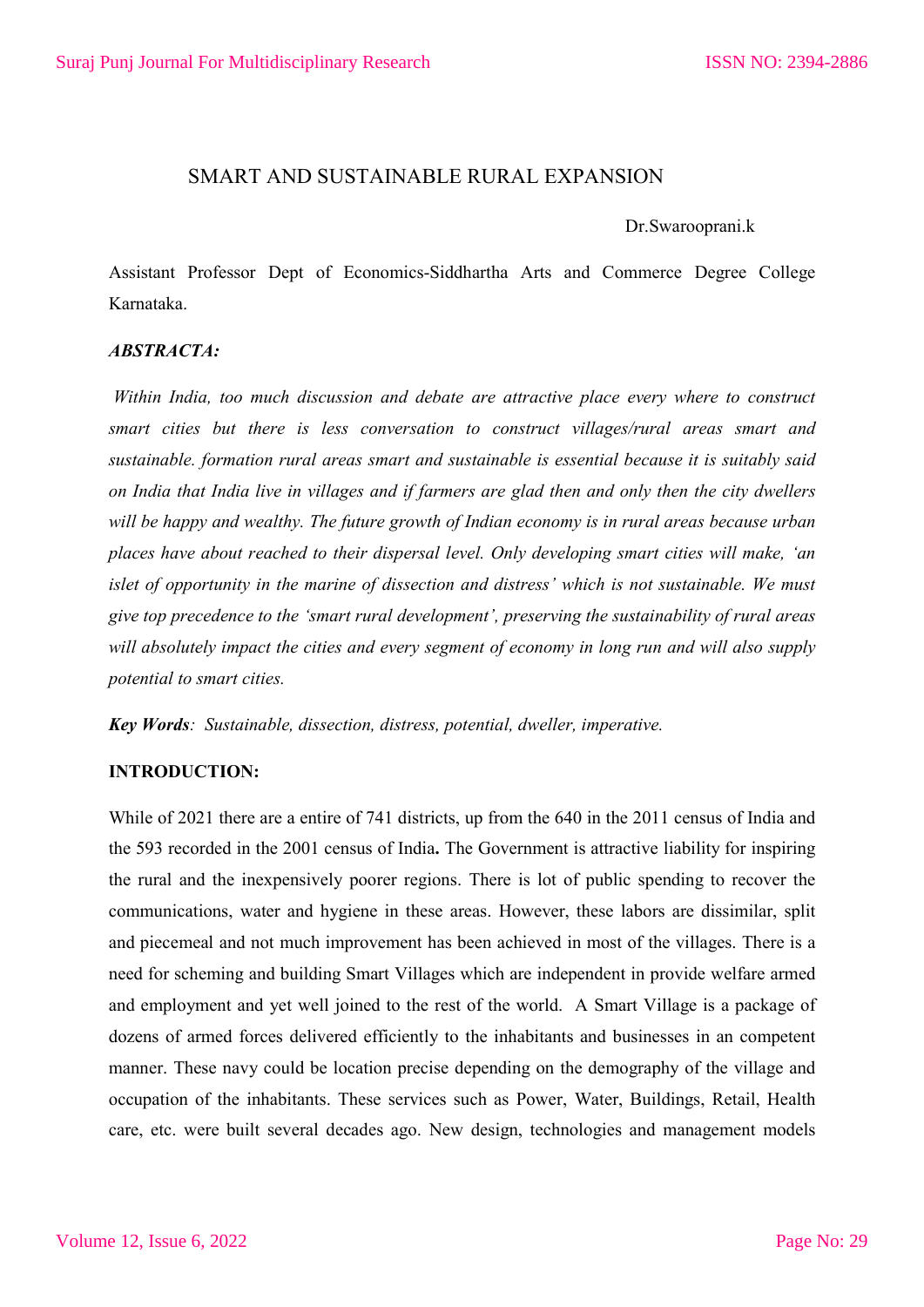should be used to recover the existing ones and in structure the new ones. This requires consistency, use of IT and sensor networks. Requires strategy, incorporated planning and above all monitor and implementation of the activities using suitable supremacy models Almost 70 per cent of the Indian people lives in villages. Consequently it is natural that for 'inclusive' increase, the Government must focus on them. Placing the importance on creating 'smart cities' is flawed policy. We must give top precedence to the development of 'smart villages' preserving the sustainability of villages will surely impact cities in the long run. In recent times, more cases of farmers' suicides due to harvest failure have been reported. Even after 70 years of independence, we do not lack a 'sustain and leadership system'; nor do we have professional counseling for farmers. Many of them have no secondary source of income this is a major lacuna. The lack of job opportunities in villages coupled with less remunerative farming (except in the case of huge land holdings) compels village youth to migrate to cities. There, many of them do not have a sensible value of life because they manage to get only continuance jobs. The migration is also unidirectional as they continue to live in cities in the hope of corridor better jobs. In the long term, this leads to abandonment from villages, dilution of village culture, abridged land under agricultural and, consequently, farm output. In the cities, abandoned migration adds to pollution, trek problems, crime, and over burdening of civic amenities and communications.

## **TOWARDS SELF-SUSTENANCE:**

The top preference should be the creation of opportunity for youths in villages, thereby hopeless relocation to cities. Farming should be made a remunerative profession, with guidance and mentoring to small farmers on how to get the best yield and advertise at remunerative prices. It's important to train them to develop a secondary basis of income. The benefits of schemes such as crop insurance, soil health card, and need pesticides must reach the grassroots. Proper achievement is key. A helpdesk set up in every village and manned by taught persons to handle farmers' queries and supply solutions would be most useful. We must generate an eco-system that makes youth involved in working from their villages. BPOs/KPOs can function from villages and young people can be expectant to take up IT jobs there. Many jobs need computer skills instead of degrees. The digitization of post offices, rural banks, and IT-enabled military give brilliant opportunities. Projects support by Digital India and Skill India should be integrated through a unified agency to reach villages. For example, Skill India can empower youths to start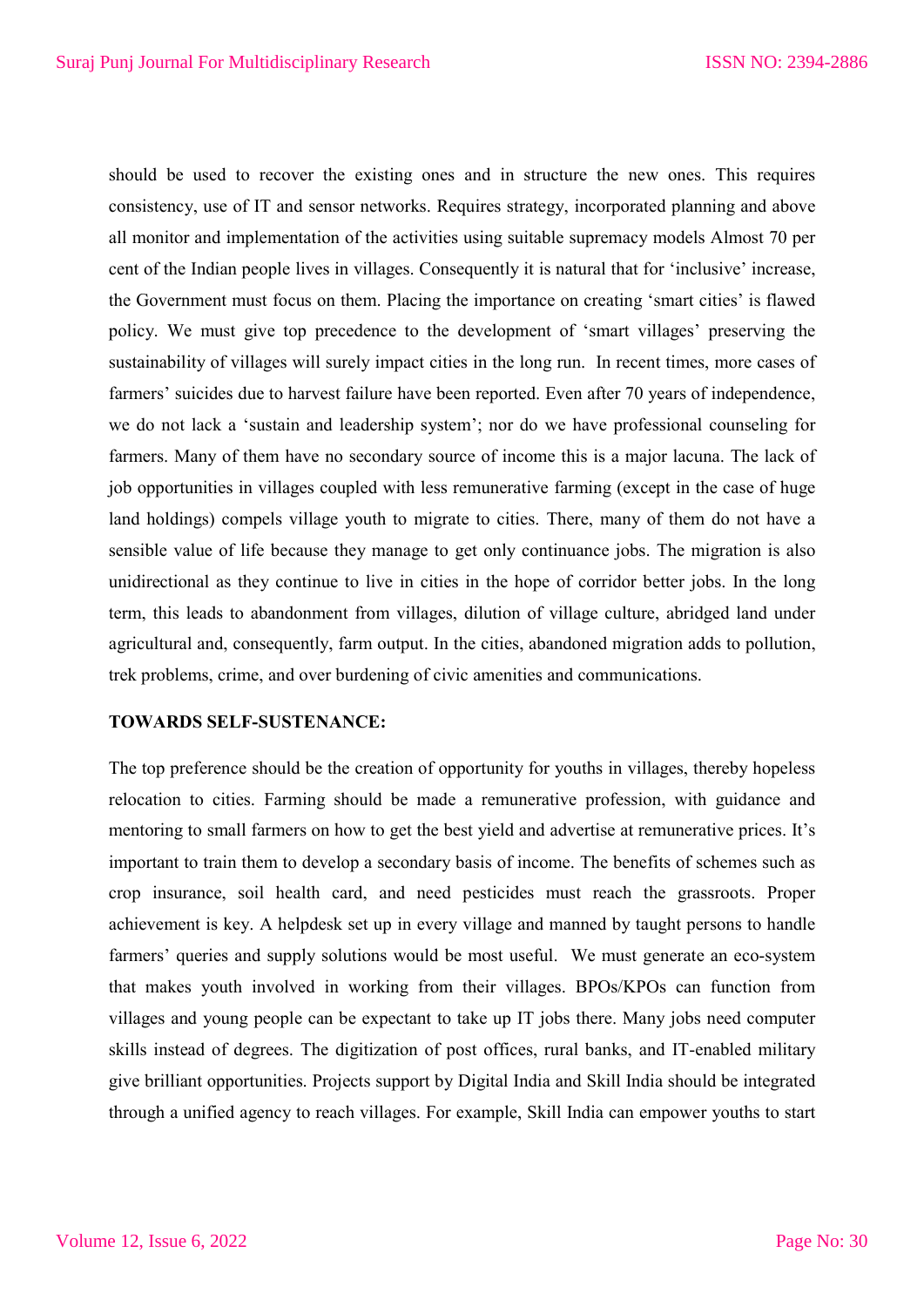their own small businesses after research as masons, mechanics, electricians, and drivers or to run mend shops, poultry and dairy farms, Karana stores, teashops, dhobis and so on. India's crafts thrive in villages, especially as cooperative ventures. Pottery, metal craft, weaving, jeweler creation, wood craft, shell craft, cane craft, needlework, ivory craft, glass craft and paper expertise could be sources of income. The arts and crafts bionetwork of villages is impossible to recreate in cities. A great deal of export probable is hidden here. Senior/elderly artisans can be employed as 'trainers'.

### **COMPREHENSIVE APPROACH:**

We have considerable tribal inhabitants in India, who live in villages, and do not wish to be uprooted. We need to make them part of increase. Skill India can study the art/craft sole to each ethnic cluster and train their youths to grow in their vocation. They will come into the normal by learning the use of new tools and techniques, without the fear of behind their lands, identity and culture. Villages usually preserve large number of water bodies like ponds, wells, bawdiest, canals etc. preparation villagers in water harvesting methods, rejuvenating ponds/wells to advance water storage and sharing these good practices methodically with others, would help alleviate hardships. The NITI Aayog can draw a master plan to make every village elegant in the next five years. Invite bear from private institutions or NGOs; however, completion must remain with a governmental 'nodal agency'. Smart villages can interpret into better farm productivity, water protection and economic sovereignty to village youth. It makes immense social, economic and political sense.

### **APPARATUS OF SMART:**

Village A 'Smart Village' will give long-term social, financial, and environmental interests action for village society Which will enable empower, and improved participation in local governance processes, support entrepreneurship and build more resilient communities At the same time, a 'Smart Village' will ensure good hygiene facility, good education, better infrastructure, clean drinking water, health facilities environment defense, resource use competence, waste running, renewable energy etc.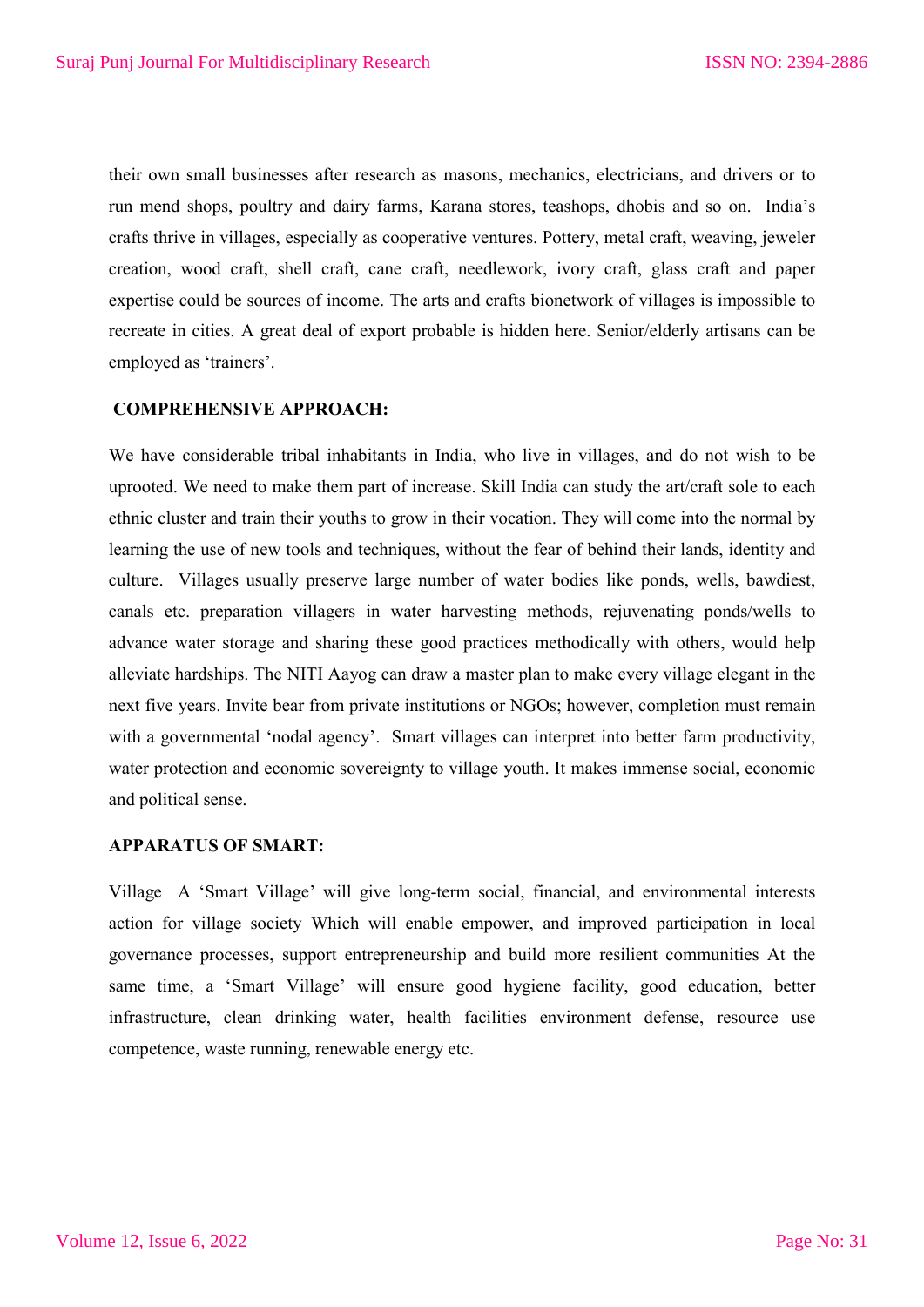# **GOVERNMENT PROGRAMS FOR THE VILLAGES:**

## **Major Programs in cultivation:**

- National Farming Development Program
- Accelerated Irrigation Profit Program
- Fertilizer Subvention
- Bank loans, Free Current

## **Major Programs to Improve Employment:**

- Public Allocation System.
- Mahatma Gandhi National Rural Employment Guarantee Scheme.
- National Food Security Bill.
- Pradhanmantri Kaushal Vikash Yojana.

## **Major Programs & Partnerships to Improve Nutrition Security:**

- Mid-Day Meal Scheme.
- Integrated Child Development Scheme (ICDS).
- Annapurna Scheme (Ministry of Rural Development) for senior citizens.
- The Nutritional Program for Adolescent Girls Emergency feeding program (in eight districts in Orissa).

## **SMART CITY-SMART VILLAGE PROGRAM:**

The Smart Village program in turn, will grasp useful needs for self-sustained energy, clean water and waste managing, in off-grid areas. For villages with ready basic transport, ICT solutions will serve as enablers for connectivity amid communities and provide distant access for E-Learning, E-Health and E-Business, which will more catalyze socio-economic raise. This 'Smart Cities and Smart Village Status' program will offer opportunities through suggest new alert market for technopreneurs/SMEs in ICT and green technology growth by providing intended enablers such as incentives, etc.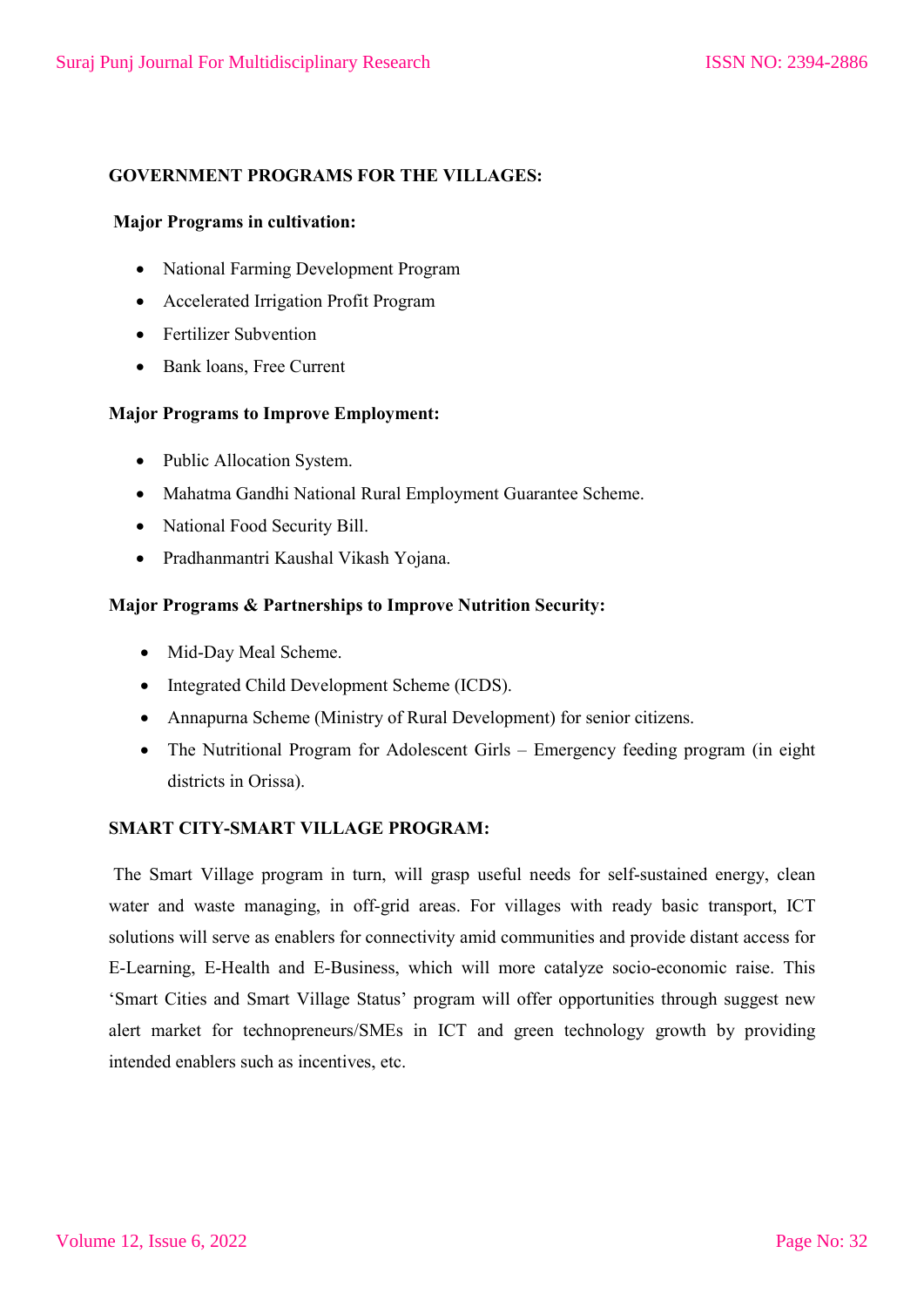### **The key objectives of the Smart City-Smart Village program are as follows:**

- To hasten economic increase by providing connectivity and information/knowledge giving out towards increased productivity,
- To considerably enhance quality of life for the Rakyat in a safe and protected environment to live, work, learn & play,
- To maintain a greener environment for social & economic sustainability through enhanced resource planning.
- Future generations will donate immensely in development process and enjoy the usual cultivation activity with the use of modern technology. Following are some potential areas, where Smart Village may create measurable and significant impact.

### **PLANNED SETTLEMENTS:**

The village laypeople are distributed in a staggered method and they are not well-connected to the village roads. These may be re-distributed preserving proper zones for habitation, square, cultivation land &areas to develop mixed infrastructures like bio- fuel generation center, below water tank.

### **SMART CULTIVATION:**

In order to augment the quality and amount of undeveloped production is using 'Sensor' technology to make farms more 'intelligent' and more allied all the way through the so-called "Precision agriculture" also famed as 'smart farming'. Road Infrastructure GIS analysis ensures all the house in rural areas is well linked through rural road.

## **ROAD INFRASTRUCTURE:**

GIS analysis ensures all the houses in rural areas are well connected through rural road. Smart water contribute there should be stipulation for water supply for agricultural, household use and intake, which may facilitate efficient and judicial utilization of the surface and earth water capital.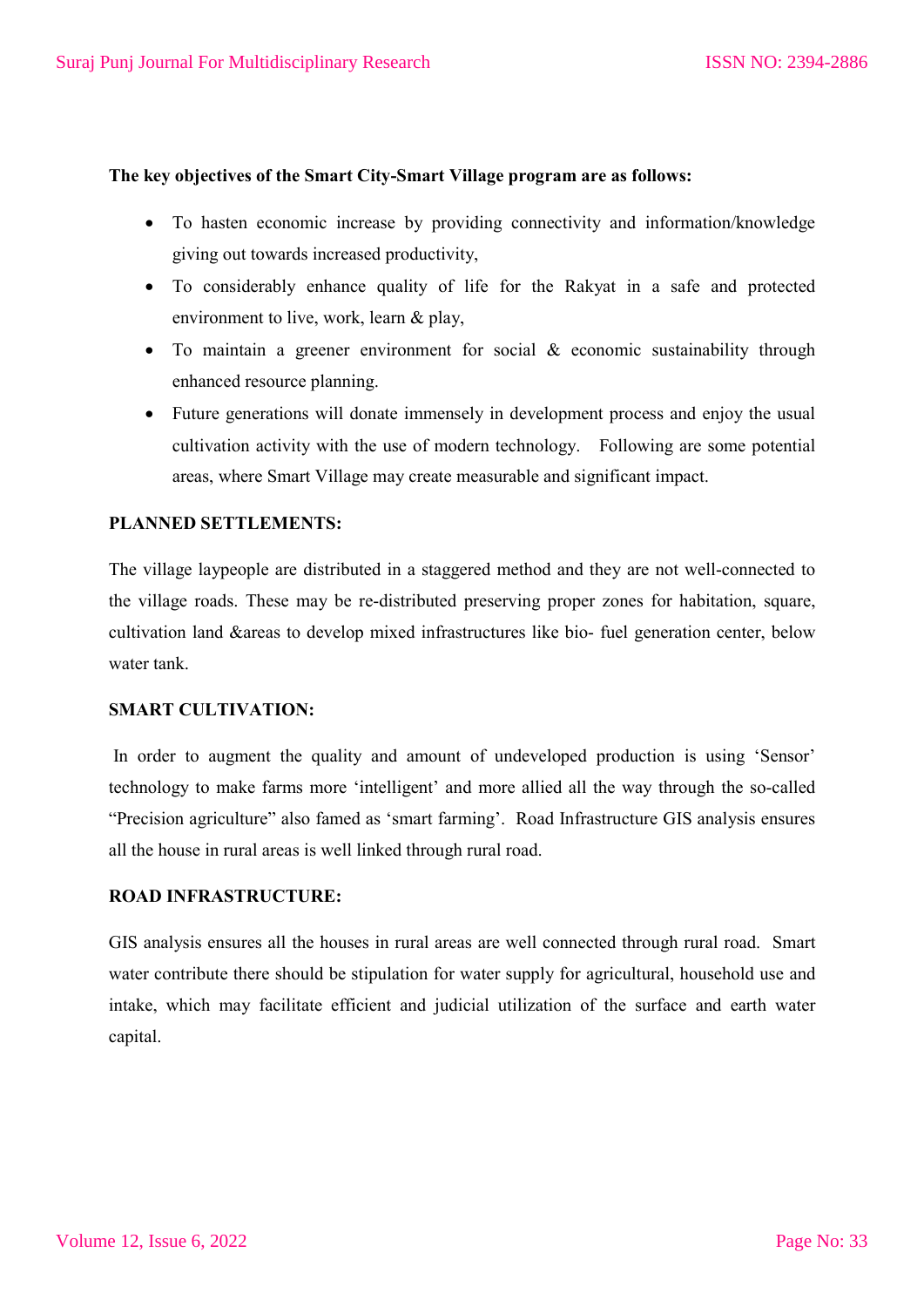### **SMART WATER PROVIDES:**

There should be stipulation for water provide for farming, household use and drinking, which may support effective and judicial process of the surface and position water resources.

# **SMART DISTILLATION:**

Smart apparatus may be adopted in rural areas to ease disease free villages.

### **EDUCATION:**

GIS analysis may be approved out to find appropriate locations to institute state-of-the art learning hubs for the villages. Effective classroom facility may be provided to use the profit of available experts at other locations.

### **DISASTER MANAGEMENT (DM):**

Villagers are easily synthetic by disasters due to lack of preparedness. DM cells may be set up at the Panchayat level to address all the difficulty related issues. DM cell will connect to the National Disaster organization Authority (NDMA) through the middle server for monitoring the potential scenarios.

#### **CONCLUSION:**

On basis of above information we can say that the government will focus on weather alters, smart energy, cultivation, and water in the increase of smart villages. Smart village expansion will come about in the state in ability with Environment Planning and Coordinating Agency (EPCO). Taking education, skill for vocation etc to villages can well channelize the energies of the youth as an immense tool for the nation. An cultured rural youth will be an benefit to the country and level if he shifts to a city he shall show to be an asset rather than a saddle as is occurrence now. India needs educated populace and not literate but inexpert otherwise all the elegance of cities or villages will result in strike.

The idea of smart village in the here day background seems more reasonable as there is a limit of increase of cities which is leading to structure of urban jungles, where the populace ratio per km of land is way over the preferred norms. To take baby steps firstly would lead to a society at